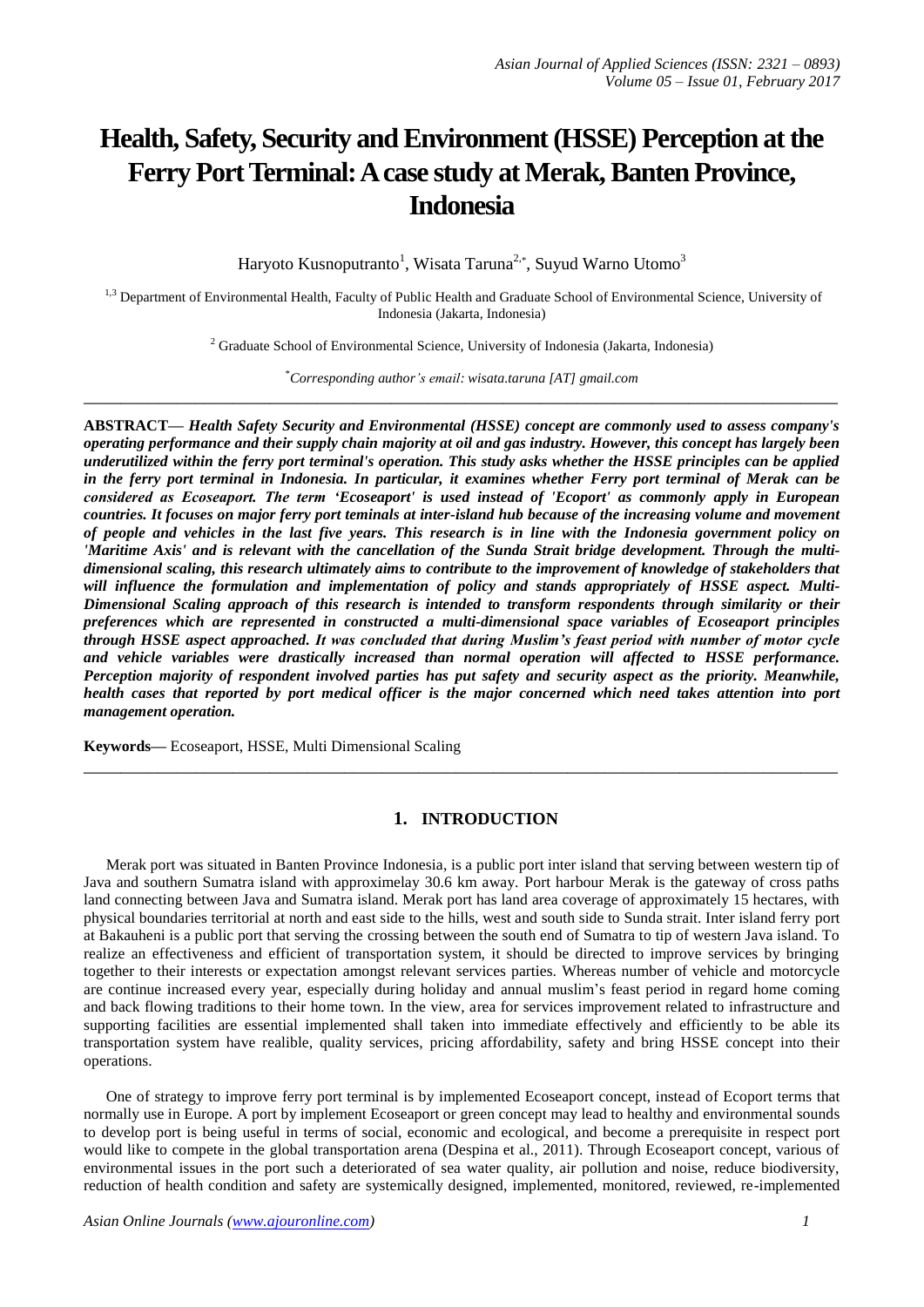and organize by port management, including stakeholder. This cycle will continues endlessly or never ending process for environment quality improvements (Rickard and Egels, 2012). Ecoseaport is concept for environmentally sound port, which directs the development of port to be useful, and environmentally (Bostjan dan Franka, 2014). The management priority shall take for environmental sustainability, energy efficiency and reduce the impact to marine ecosystems and coastal areas.

#### **2. RELATED STUDIES**

A study by Michele et al. (2014) states the port needs for energy analysis that shall be divided into two main sectors, namely power plants as an energy supply, and energy consumption as energy demand. Studies made in the case of a structured, divided into four sub system categories i.e. port background and history, energy supply, energy consumption, and approach to the port authorities in managing energy and other major issues. Port activity in sustainability perception shall take into account on human dimensional as the key and important role than energy wise. Health, safety, security and environmental as part of exploring other than above mentioned dimension will enable port function more empowering by participating of community activity who leaving in the port perimeter. This research has involving community perception to strengthen role of ferry port to enable port management formulated new strategy and concept for port development.

Giulia and Raimonds (2013) examines the concept of innovation seaports through the approach of the commercialization of the private sector by providing motivation and stimulus revenues or operational costs reduction, public innovation to motivate the achievement by increasing of social and economic welfare through two methods i.e, distinguishing between methods commercial innovation and innovative methods to look improved the port performance. Methods innovations identified through the dominant component such as the technological aspects, organizational, managerial, and cultural or policies, without neglecting any other aspects of innovation. Indonesia ferry port by having passenger flow peak typical at long week end and annual Muslim's feast shall be had response specifically by local government and port operator to enable reduce stagnation of vehicle and motorcycle at entry point to ferry port area. Some of breakthrough has been applied such open several ticket counter mile away from port gate in respect of responses of health issue due to their fatigueness.

Stefano et al. (2009b) on Life Cycle Assessment (LCA) of waste produced by ships in port Luka Koper sea adriatik, stated that a functional methodology to perform scalable performance of a product system. It has been used as a reference unit in the assessment of various types of waste collected and environmental managed at the port. Restrictions system is carried out to determine the unit input and output processes which has been modeled such solid waste unit collecting, separation unit, wastewater treatment plants, solid waste disposal, incinerators, the use of waste as a secondary fuel, the determination of the sources of waste and the quality of data collected. At the time being, ferry port in Indonesia has very aware on environmental management system. There has managed waste and garbage according to characteristic up collecting and treated by legal processor. Environmental noted is controllable with very minor issue none of discharge to water and air pollution. Presently, environmental concerned in ferry port as mainly of waste management that produced from ship which has received at onshore facility.

Mari and Joaquim (2004) analysis of the history of accidents at sea ports, explain the distribution and variety of accidents from subsequent time, categorization of accident type, location or activity in which the accident occurs, transport, loading and unloading, warehouse sequential. The cause of the accident, such as mechanical failure, the failure of impact, human factor, instrumental failures, service failures, and affected populations by the scale of the consequences of accidents number of fatalities, number of people injured and number of people evacuated was also analyzed. Fatal accident occurrence that may lead to people and property damage were quietly very minor in ferry port operation. However, safety control measures such grab coin attraction by illegal community around ferry port which freely prior ferry departure still become another issue that needs for resolved which can be affected on HSSE port performance. The situation must have taken into ferry operation management responsibility and incident recorded in the event some of them was getting unexpected and the worst case if they are exhausted get into and trapped at vessel propeller.

Jafar and Rezaee (2014) concerning the sea container port in the Persian Gulf who did the rating by steps using two different methods namely TOPSIS technique (Technique for Orders Reference by Similarity to Ideal Solution) and AHP (Analytic Hierarchy Process). TOPSIS analysis showed that the working time, the rate of loading and unloading, safety, the gateway port, the design, the capacity of the port facilities, operating costs, the number of berths, and international policy plays a key role in the success of the port. AHP analysis showed that shipping companies prefer to have container ships rather than other. Ferry port terminal would have different perception in the event approached with above method. HSSE more feasible for the application, cause of having under government safety law that all people and operation have to take the first priority for proper implementation.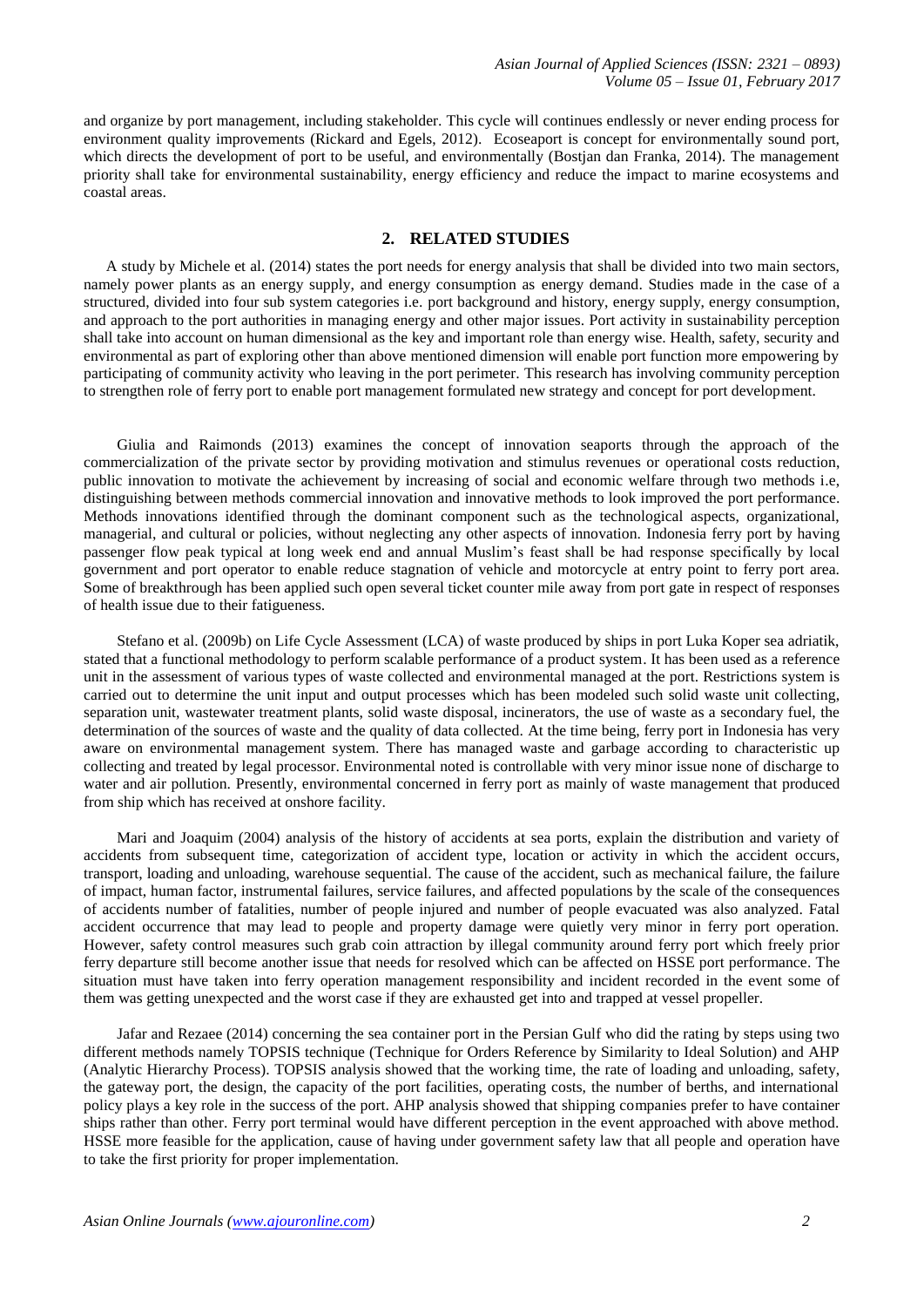Van et al. (2008) mentioned the practical guidance and management of noise mapping in the port area operations has proven to be an instrument valuable to enable port managers develops program and policy. It is not only to assess the disruptions at the port, but also to examine the potential impacts of future development plans for port itself and the area surroundings. Port development, for better control of operations, planning optimization port area, improving the quality of environment around the port, and increasing transparency, it will provide greater potential accepted by the community in order to meet the needs of port development and other industrial activities. Additional instruments, namely the working environment should be an increase for awareness of the dimensions of health and safety among workers. Review on ferry port operation, the population growth as surrounded has significantly increased. The majority of ferry port community has relied on their live to ferry operation activity. Sometimes they work on contractual and daily work basis acted as a porter, berth operational operator, seller snack and meals at onshore area and onboard of vessel, even had for dangerous work attractor that people call 'coin grasp". They are swum to collect coin which throw away by passenger before ferry was leaving the jetty. This point of view actual condition of ferry operation will take different dimension to ferry port related to HSSE sustainability in respect of socio economic for community rather than European research compared with Indonesia that will give different spectrum.

Research by the National Institute of Research Development for Marine Geology and Geoecology Romania (2012), raised that the key issues environmental surfaced at public ports are included the quality of the water in the harbor, water disposal, air quality including asbestos, domestic garbage's including electrical and electronic equipment waste, dredging, noise, energy efficiency, contamination of soil, bunkering, cargo handling, transport and storage, bio diversify and drinking water supply. The study states one of the principal concerned is the discrepancy between managerial responsibility over the environmental aspects of components and the port authority. Therefore, implemented amongst proper infrastructure, superstructure of port management, store operations management and handling dry bulk cargo, liquid bulk, Ro-Ro cargo, passenger traffic, and management of environmental protection is very important. Organizations need to manage the storage and distribution of dry bulk cargoes, fire protection and rescue teams, port security task force, and the laboratory environment directorate. In the ferry port activity, the most priority related to above research concerned is passenger and vehicle traffic arrangement, especially during long week end and Muslim's feast period. Health cases had noted and treated by health port facility with several of diseases diagnostic i.e.: Myalgiafatigue, upper respiratory tract infection and respiratory, other diseases such sprain, gastritis and dyspepsia.

Darbra et al. (2004) of the self diagnosis method as a new methodology assessment of environmental management in sea ports. It has been used as a tool for reviewing the performance of the environmental management at seaports, with a design using a practical approach and a process of trial and error that are applied in a number of ports. It can be used and guidelines by environment managers harbor without difficulty in the such cases area for context assessment and environmental management ports, periodic evaluations as independently towards environmental ports improvements, check for compliance with environmental legislation, comparing the effectiveness environmental performance of the port against the criteria of European standards, quality monitoring environmental management result, identifying activities relevant to the strengths, weaknesses, opportunities, threats and environmental management gaps, identify business risks, and motivate the port authorities towards improved environmental management and increasing environmental awareness for the port staff. Performance monitoring on above research are widely have with such parameter related to infrastructure, legislation compliance and conceptual port development. Ferry port terminal can identify for further development by empowering existing resources from local government, operator, community that may lead ferry operation more attractive as magnet business by all involved parties. HSSE aspect are rarely used as basis of performance evaluation at ferry port rather than commercial and operational aspect. It has extensively apply in oil and gas, petrochemicals and mining industry. This implementation newly aspect on HSSE will get different feedback that other approached concept.

Darbra et al. (2009) regarding survey on environmental monitoring requirements of European ports, conducted in several European ports to the characterization, profiles, environmental management activities, environmental needs and monitoring practices. This study reflects the diversity of the environmental performance in European port which showed that most of the publicly ports located in the estuary and river, the type of general cargo is the most popular commodity to be handled at ports, and mostly, port had a comprehensively and established of environmental policy. Half of them has been accredited by external parties. The main parameters of the port environment required are monitored marine related issues i.e. currents, waves and tides, water quality, meteorological parameters, turbidity and sedimentation processes. In general such research data produced from in situ information and some of them extracted using remote sensing data or from aircraft sensors, the rest using computer modeling. Above research methodology related environmetal port requiring as majority refer to marine part area. Whereas, in this researcher context is led with onshore activity related HSSE dimension by major supporting from community activity, passenger behavior and regulation implementation by ferry port operation. The analysis result from trend, perception and response on subject research is then mapped into quadrant priority to be allowed a decision policy maker to develop adequate output as effectively.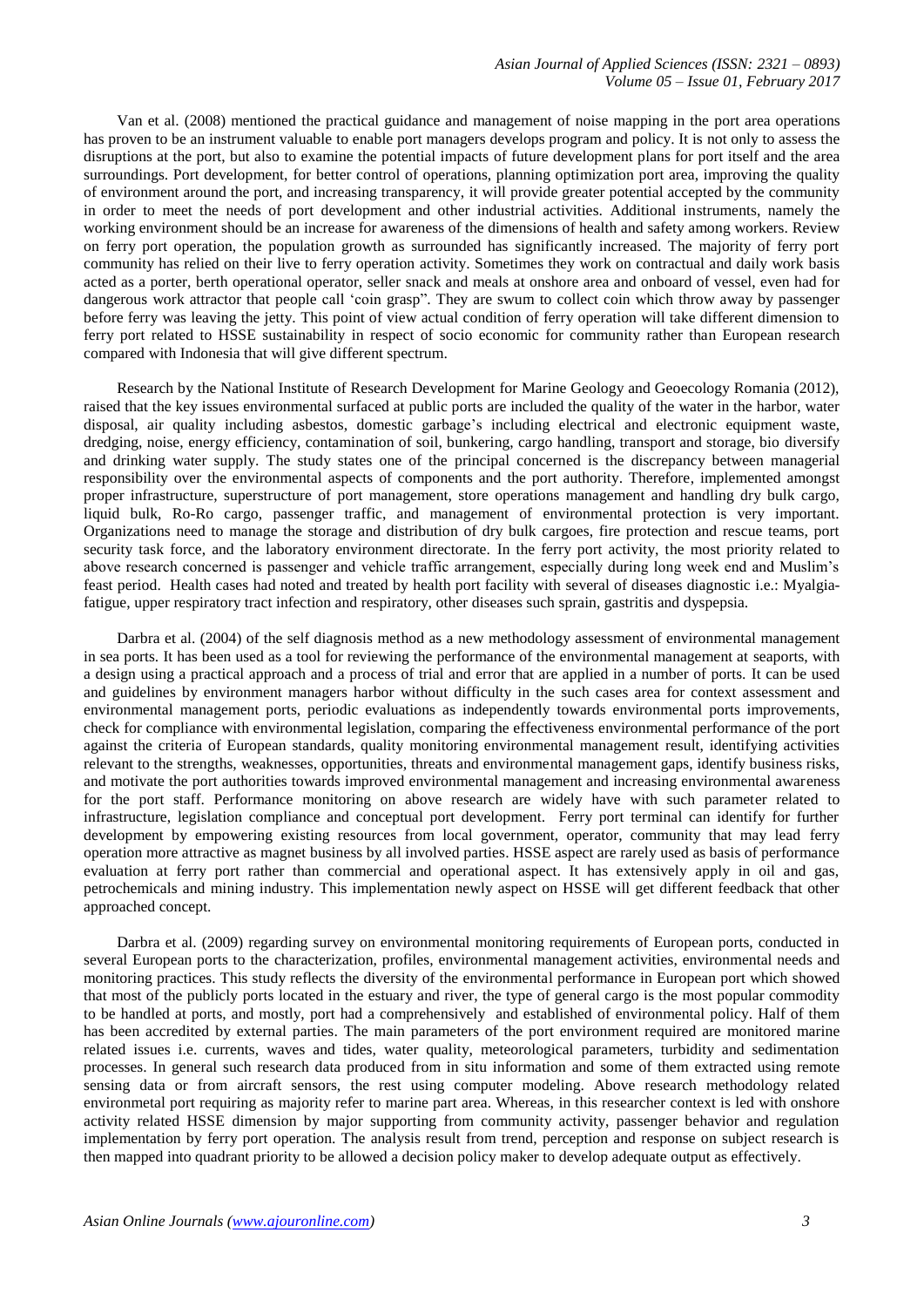Peris et al. (2005) on the development systems indicators for sustainable port management in the European region by build up implementation base of Environmental Management Systems (EMS). There has composed of an indicator system and used by port authority to run activity at its surrounded. All activities carried out in the port area is analyzed from potential environmental impacts and risks through a multi criteria analysis techniques as a means to identify and evaluate impact of influential factors. Sustainable indicator factor on above research is distinguished with core value context on this research. In the view, HSSE as the pillar of sustainability are used as basis to construct ferry port operation indicator. It can be reflected by cases or impact of HSSE into under performance, it may take resume that affected to ferry port operation thoroughly. Reviewing on the analysis data reflected that health cases that handled and treat by health port officer as a leading dimension than other constructed variables in this research.

Darbra et al. (2005) concerning a procedure for identifying a significance factor of environmental aspects at seaports through a methodology that can identify and ranked the important environmental aspects. The research objective is to assist port managers in identifying significant environmental aspects and strengthen awareness in how to manage environmental. The methods were developed through tightly cooperation with the environmental port manager, who subsequently conducted a trial by using a user friendly method as refer terminology and ISO 14001 requirements. A variety of activities were identified to major ports, as a base line and premise component to be applied in other European ports. In addition, the output is focused on the needs of the instruments preparation to aim environmental management level prepare objective, target and adequate rule implementation. By this research focus on HSSE dimension, means on respective variables have to set applicable target in conjunction with trending cases and port resources availability. Presently, its ferry port has established system and run for couple year since Indonesia colonization era. There is just to align with factual needs, evaluation performance and concerned cases for further operation improvements.

# **3. RESEARCH METHODOLOGY**

#### **3.1 Location and Sampling**

Research location was conducted at Merak inter island ferry port terminal Indonesia. Geographical coordinate at 5º55`51`` SL 105º59`43`` EL. The samples were taken from group main categories of operator and government parties, passengers and community that cohesively involved in ferry port operation. The operator and government parties that worked and positioned surrounded of ferry port terminal are included i.e port operator, stated owned enterprises, port area police sector, vessel owner association of river, lake and inter island transportation, meteorology climatology and geophysics council, navy military police, internal security officer, military police, port authority from government, port authority and inter island crossing, land transportation affairs, companies railway bureau, health affair, and health port officer. Total sampling are applied for 98 respondents using stratified for operator and government body and purposive or judgments sampling for passenger and community. Selected samples then requested to complete a developed questionnaire that had constructed from four main variable of HSSE by supporting from five element of man, money, machine, method, and material. Specifically on passenger samples were taken day and night time respectively in balance, since ferry port activity are covered for a full day operation. The interview were also performed for triangulation to confirm their consistency. Sampling periode was held on period  $13<sup>th</sup>$  May-15<sup>th</sup> August 2016 & during back and return of moslem period of eid feast at H-7  $\&$  H+7. This intended to represent and describe of dynamic flow and disparity on ferry port users.



**Picture 1:** Reserach Location

#### **3.2 Data Processing**

SPSS (Statistical Package for Service Solutions) was used for processing the questionnaires and Multi Dimensional Scaling (MDS). The MDS are intended to evaluate, analyze comparative perceptual quality and the expected difference between the groups object. Secondary and primary data's that was obtained quantitative and qualitatively have also carried out to aim and getting an accurate picture of the systematic and relationship between variables through data collection and analysis. The qualitative method acquired through focused interviews, and quantitative are then used to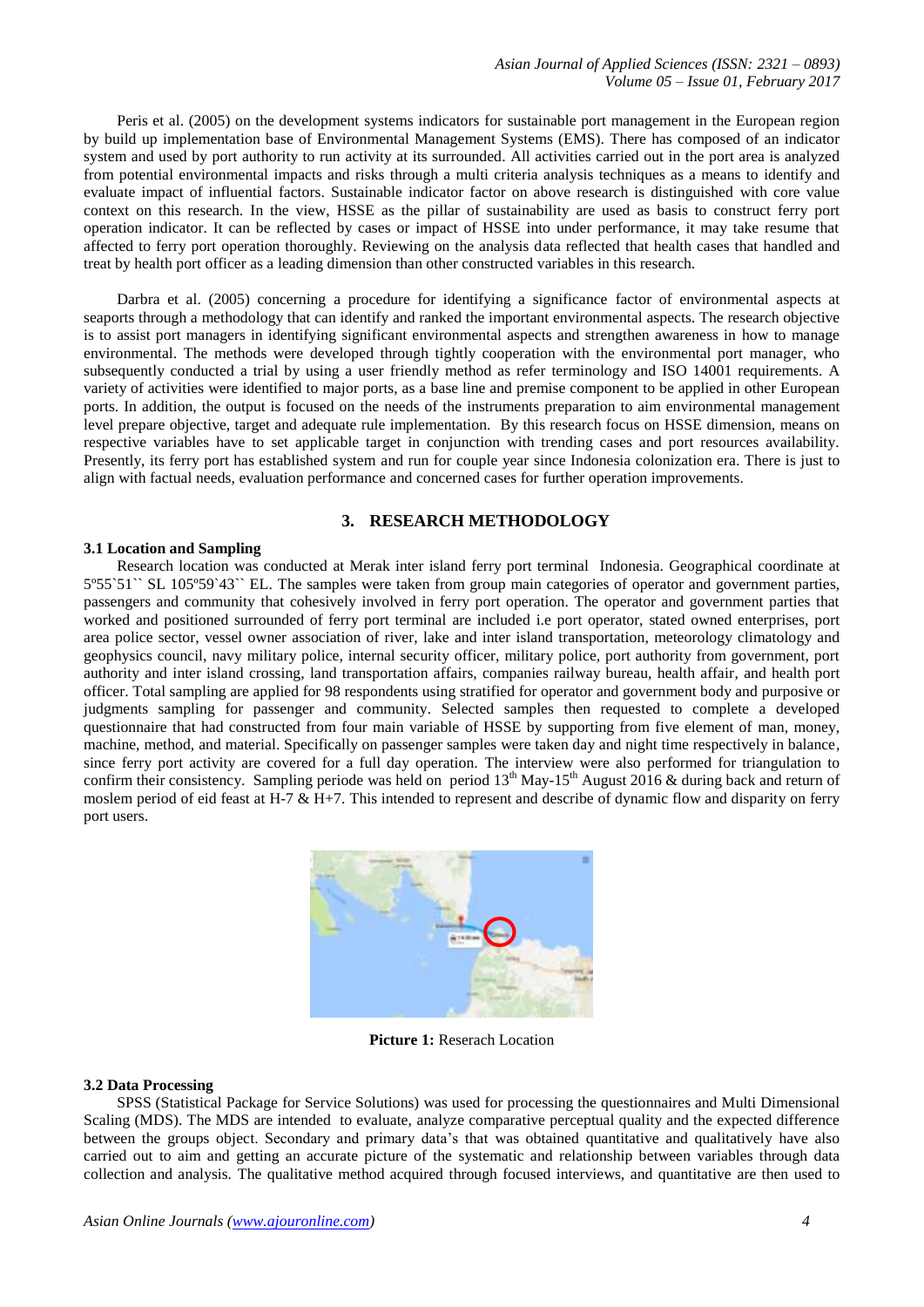synthesize the dynamic of ferry ports management principle for Ecoseaport, particularly with regard to Health, Safety, Security and Environmental (HSSE) aspect.

## **4. RESULTS AND DISCUSSION**

# *4.1 Results*

Refer to quadrant map analysis on configuration of closeness patterns perception amongst involved parties toward constructed variables on HSSE (Health Safety Security and Environmental), S-Stress: 0.04 fair, it can be resumed of grouping perception as follow:

| Group $1$ : | Military police, community, security officer, navy military, port authority for inter island operator, |
|-------------|--------------------------------------------------------------------------------------------------------|
|             | and police port sector                                                                                 |

Group 2 : Health affair sector, health port affair, passanger and PT. ASDP (private limited of stated owned company)

Group 3 : Port authority affair and police port

Group 4 : Meteorology climatology and geophysical council, ship owner association, land transportation affair and company railways bureau

By a distance relative analysis without take into attention of quadrants, it can be concluded that police port sector, and port authority inter island have similiar perception in response HSSE aspect. They emphasized for security concerned througout port operation. The mapping result is expected comes an easier for stake holder and regulator to develop policy in regard improving of HSSE aspect in ferry port inter island, especially in developing country in effective manner.



**Figure 1:** Configuration mapping for constructed dimension, S-stress 0.04-fair

Refer to deep into detail on above figure analysis, most of respondent have a disparity opinion in regard HSSE aspect. Their perception and feedbacks even no overlapped splices and similarity amongst three main constructed group of operator and government parties, passengers and community involved in ferry port operation. This perception is can take into regulator and policy maker in develop policy to improve HSSE performance. However, most of them have noted a similar perception that health and safety aspect shall become priority toward improving Ecoseaport performance concept. They take noted that man and money elements as one characteristics that need improvement. In fact of exploring from interview session, resulted that personal competence and availability in serve of port facility within thoroughly day service shall be ready all the times without giving any delay and barrier of operation. In addition, safe of port is required for investing with some of capital if want to have advance method and facilities. They were addressed and have opinion for high standard of safety would be no meaning without investing of some significant capital and deployed qualified personal. The deficiency on HSSE perception are widely distributed especially among passenger. It can be understood, that level of intellectuality has big spectrum by influenced of their knowledge, education, district origin zone, occupancy etc. However, reflecting on extensively view on this resume, the policy maker and ferry port operator shall take special noted to be allowed and accommodate the various perception on passenger, in order to keep effectively implemented program and regulation based on developed objective and target taken by concerned party.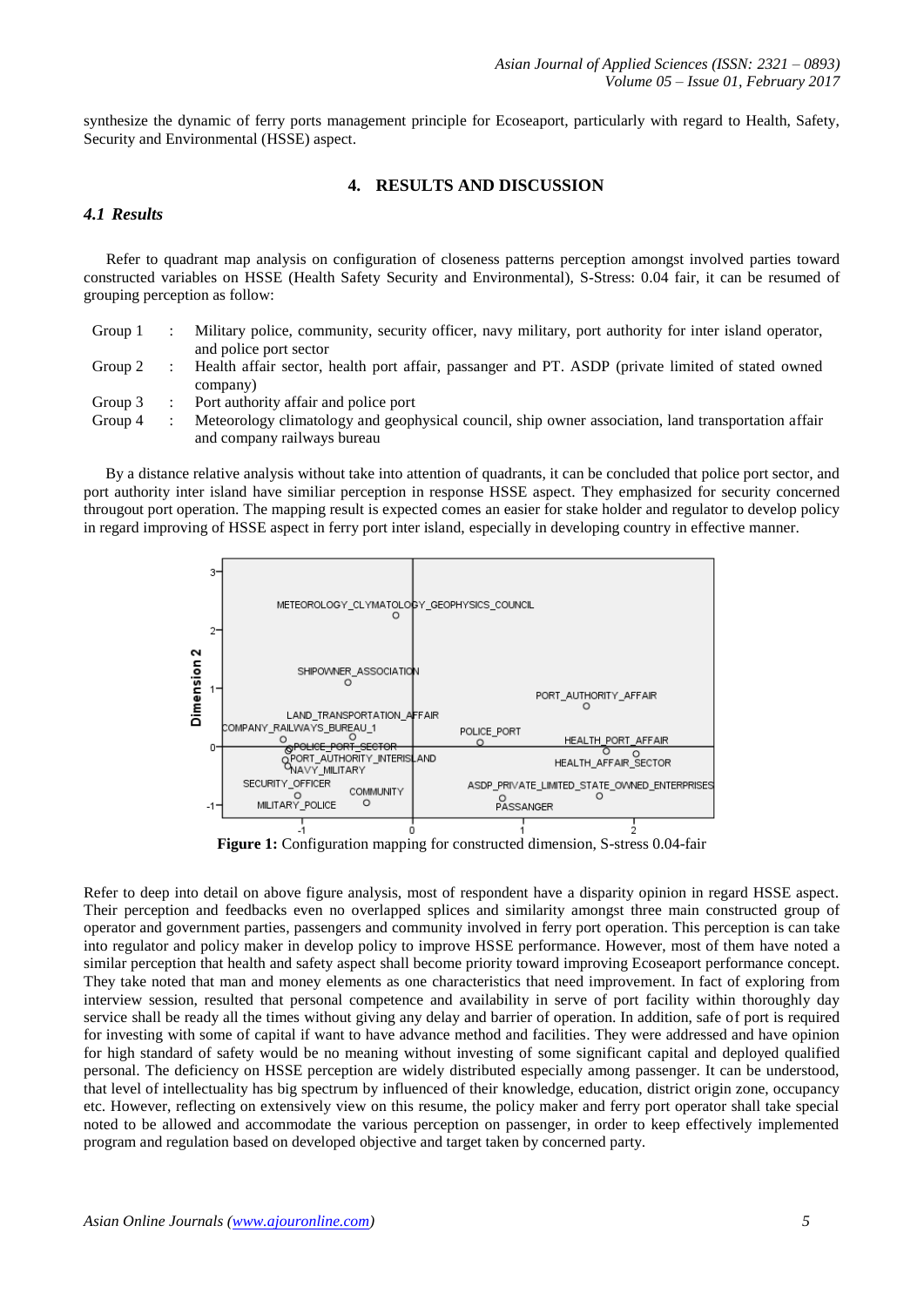# **5. CONCLUSION AND SUGGESTION**

## **a. Conclusion**

Reference on data analysis, statistic review and interview, it can be resumed related to stake holder and involved parties in ferry port operation thru Multi-Dimensional Scaling, by using HSSE based concept of sustainability can be concluded that:

- 1. Policies and regulation in regard arrangements concerned related to number, type and load capacity of operated vessels point of view basis, that may effect on transportation mode, especially in passanger peak during long holiday and annual period of Muslims's feast or eid al-fitr celebration are required a suitable guidelines for proper implementation. Specific managebility technique in face issues and demands of ferry port operation especially in developing of archipelago country have to be put in the first priority such to reduce stagnation and long queue to enter port area.
- 2. By improved inter-island transport ferry port service, it shall takes comprehensively cooperation amongst such highly influential party's i.e: users, service provider and the government as a regulator. Whereas, each different parties have typical interests and concerned. Ferry port users that have bought a ticket with fixed pricing set by government willing to have affordable service and economic value. They just willing to have that transportation in the point of view with high attention to be a safely, convenient, on time schedule arrival and departure. Service providers as the company that owned ship were trying to fulfill their expectation by following and comply with an approved set regulation by the government, such as tariffs and departures time. Meanwhile, the government as regulator which organized the provision, utilized and support of ferry port inter island to be able fluently, comfortably, run in orderly and keep the security aspect as priority by utilized the components, infrastructure, and resources existing system in optimally manner.
- 3. Area for improving and maintenance of facilities, infrastructure and existing wharf shall be treated with the maximum lifespan technique to avoid stagnancy and breaking down time during peak period.
- 4. Perception analysis through Multi Dimensional Scaling, are slighly scattered on HSSE aspect. However, safety and security elements as expressed by policy sector and port authority inter island have put as important dimension in ferry port inter island terminal operation to enable keep sustain for couple upcoming forward generation.
- 5. Reviewing on HSSE elements in this research. It is explored that actually health issue was predominantly than other. There has indicated and recorded that health cases i.e. outpatient and referral to hospital cases still becomes the main noted at the level of range 300-500 cases fluctuation in every year during peak periods. This shall take priority action to mitigate by optimizing the resources availability and alternate, health facilities, medicines stock and paramedic or doctor onduty are readily within overall day time operations.

# **b. Suggestion**

Research for sustainability and perception from stake holder, user, community and regulator in ferry port especially in developing archipelago country still needs extend. Currently, the research has apply at onshore facility at ferry port area. It is believing have disparity and diffentiate perception in the event locus exploring goes into offshore facility and infrastructure by involving ship management parties as well. Cause of, port activity as one of integration system by the holistic interaction and interdependency in one another can be observed and analyses on leverage and driven factors. Ultimately, developed sustainably program can be able to synchronize among involved parties comprehensively by giving mutual of beneficiary.

## **6. ACKNOWLEDGEMENT**

We acknowlegement to those employees and staff PT. ASDP (Private Limited, persero) Merak for their assistance in data acquisition and office facility given. University of Indonesia funding thru donation program of international publication indexing for student final assignment. Our Colleagues in Health Port Authority officer Merak for kind assistance, and our team member in expediting the questionnaire.

## **7. REFERENCES**

- 1. Antara. (2016) .*Laporan Arus Balik dan Mudik Lebaran*. Jakarta. 2016
- 2. Bostjan. P & Franka. C.(2014). Sustainable Port Infractructure, Practical Implementation of The Green Port Concept. Journal: Thermal Science: Vol. 18, No. 3, pp. 935-948.
- 3. Darbra. R. M, Ronza. A, Stojanovic T.A, Wooldridge C, Casal . J. (2005). A procedure for identifying significant environmental aspects in sea ports. Marine Pollution Bulletin 50(8):866-74